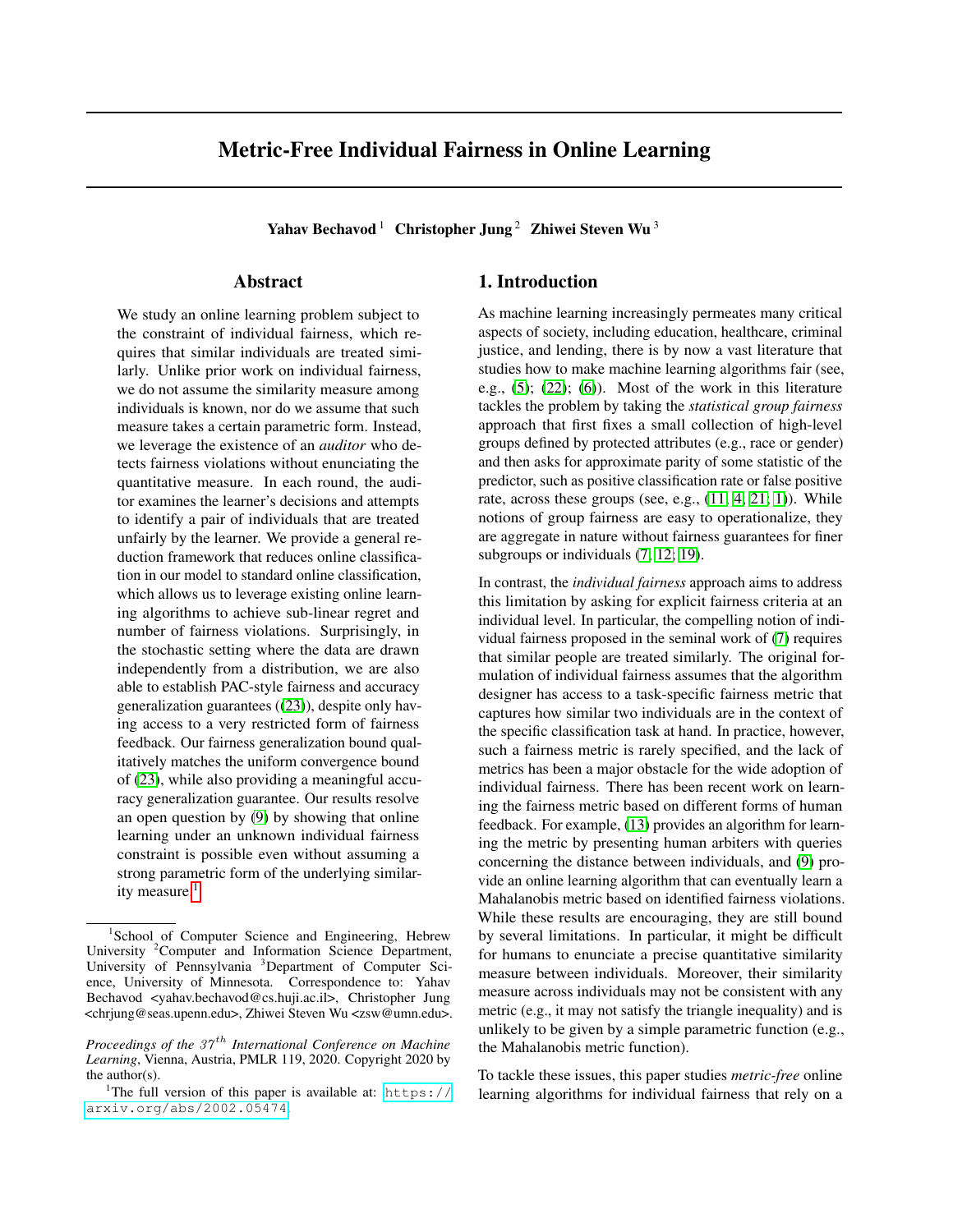weaker form of interactive human feedback and minimal assumptions on the similarity measure across individuals. Similar to the prior work of [\(9\)](#page-4-0), we do not assume a prespecified metric, but instead assume access to an *auditor*, who observes the learner's decisions over a group of individuals that show up in each round and attempts to identify a fairness violation—a pair of individuals in the group that should have been treated more similarly by the learner. Since the auditor only needs to identify such unfairly treated pairs, there is no need for them to enunciate a quantitative measure – to specify the distance between the identified pairs. Moreover, we do not impose any parametric assumption on the underlying similarity measure, nor do we assume that it is actually a metric since we do not require that similarity measure to satisfy the triangle inequality. Under this model, we provide a general reduction framework that can take any online classification algorithm (without fairness constraint) as a black-box and obtain a learning algorithm that can simultaneously minimize cumulative classification loss and the number of fairness violations. Our results in particular remove many strong assumptions in [\(9\)](#page-4-0), including their parametric assumptions on linear rewards and Mahalanobis distances, and thus answer several questions left open in their work. We include a more detailed overview of related work in the appendix.

#### 1.1. Overview of Model and Results

We study an online classification problem: over rounds  $t = 1, \ldots, T$ , a learner observes a small set of k individuals with their feature vectors  $(x_\tau^t)_{\tau=1}^k$  in space X. The learner tries to predict the label  $y_k^t \in \{0, 1\}$  of each individual with a "soft" predictor  $\pi^t$  that predicts  $\pi^t(x_{\tau}^t) \in [0,1]$  on each  $x_{\tau}^{t}$  and incurs classification loss  $|\pi^{t}(x_{\tau}^{t}) - y_{\tau}^{t}|$ . Then an auditor will investigate if the learner has violated the individual fairness constraint on any pair of individuals within this round, that is, if there exists  $(\tau_1, \tau_2) \in [k]^2$ such that  $|\pi^t(x_{\tau_1}^t) - \pi^t(x_{\tau_2}^t)| > d(x_{\tau_1}^t, x_{\tau_2}^t) + \alpha$ , where  $d: \mathcal{X} \times \mathcal{X} \to \mathbb{R}_+$  is an unknown distance function and  $\alpha$ denotes the auditor's tolerance. If this violation has occurred on any number of pairs, the auditor will identify one of such pairs and incur a fairness loss of 1; otherwise, the fairness loss is 0. Then the learner will update the predictive policy based on the observed labels and the received fairness feedback. Under this model, our results include:

A Reduction from Fair Online Classification to Standard Online Classification. Our reduction-based algorithm can take any no-regret online (batch) classification learner as a black-box and achieve sub-linear cumulative fairness loss and sub-linear regret on mis-classification loss compared to the most accurate policy that is fair on every round. In particular, our framework can leverage the generic exponential weights method [\(8;](#page-4-9) [3;](#page-4-10) [2\)](#page-4-11) and also

oracle-efficient methods, including variants of Follow-the-Perturbed-Leader (FTPL) (e.g., [\(25;](#page-5-4) [24\)](#page-5-5)), that further reduces online learning to standard supervised learning or optimization problems. We instantiate our framework using two online learning algorithms (exponential weights √ and CONTEXT-FTPL), both of which obtain a  $\tilde{O}(\sqrt{T})$  on misclassification regret and cumulative fairness loss.

Fairness and Accuracy Generalization Guarantees. While our algorithmic results hold under adversarial arrivals of the individuals, in the stochastic arrivals setting we show that the uniform average policy over time is probably approximate correct and fair (PACF) [\(23\)](#page-5-0)–that is, the policy is approximately fair on almost all random pairs drawn from the distribution and nearly matches the accuracy gurantee of the best fair policy. In particular, we show that the average policy  $\pi^{avg}$  with high probability satisfies

$$
\Pr_{x,x'}[|\pi^{avg}(x) - \pi^{avg}(x')| > \alpha + 1/T^{1/4}] \le O(1/T^{1/4}),
$$

which qualitatively achieves similar PACF uniform convergence sample complexity as  $(23).<sup>2</sup>$  $(23).<sup>2</sup>$  $(23).<sup>2</sup>$  $(23).<sup>2</sup>$  However, we establish our generalization guarantee through fundamentally different techniques. While their work assumes a fully specified metric and i.i.d. data, the learner in our setting can only access the similarity measure through an auditor's limited fairness violations feedback. The main challenge we need to overcome is that the fairness feedback is inherently adaptive– that is, the auditor only provides feedback for the sequence of deployed policies, which are updated adaptively over rounds. In comparison, a fully known metric allows the learner to evaluate the fairness guarantee of all policies simultaneously. As a result, we cannot rely on their uniform convergence result to bound the fairness generalization error, but instead we leverage a probabilistic argument that relates the learner's regret to the distributional fairness guarantee.

### 2. Model and Preliminaries

We define the instance space to be  $\mathcal X$  and its label space to be Y. Throughout this paper, we will restrict our attention to binary labels, that is  $\mathcal{Y} = \{0, 1\}$ . We write  $\mathcal{H} : \mathcal{X} \to \mathcal{Y}$ to denote the hypothesis class and assume that  $H$  contains a constant hypothesis – i.e. there exists h such that  $h(x) = 0$ for all  $x \in \mathcal{X}$ . Also, we allow for convex combination of hypotheses for the purpose of randomizing the prediction and denote the simplex of hypotheses by  $\Delta \mathcal{H}$ ; we call a randomized hypothesis a *policy*. Sometimes, we assume the existence of an underlying (but unknown) distribution D over  $(\mathcal{X}, \mathcal{Y})$ . For each prediction  $\hat{y} \in \mathcal{Y}$  and its true label  $y \in \mathcal{Y}$ , there is an associated misclassification loss,

<span id="page-1-0"></span><sup>&</sup>lt;sup>2</sup>[\(23\)](#page-5-0) show that if a policy  $\pi$  is  $\alpha$ -fair on all pairs in a i.i.d. dataset of size m, then  $\pi$  satisfies  $Pr_{x,x'}[|\pi(x) - \pi(x')| > \alpha +$  $\epsilon \leq \epsilon$ , as long as  $m \geq \tilde{\Omega}(1/\epsilon^4)$ .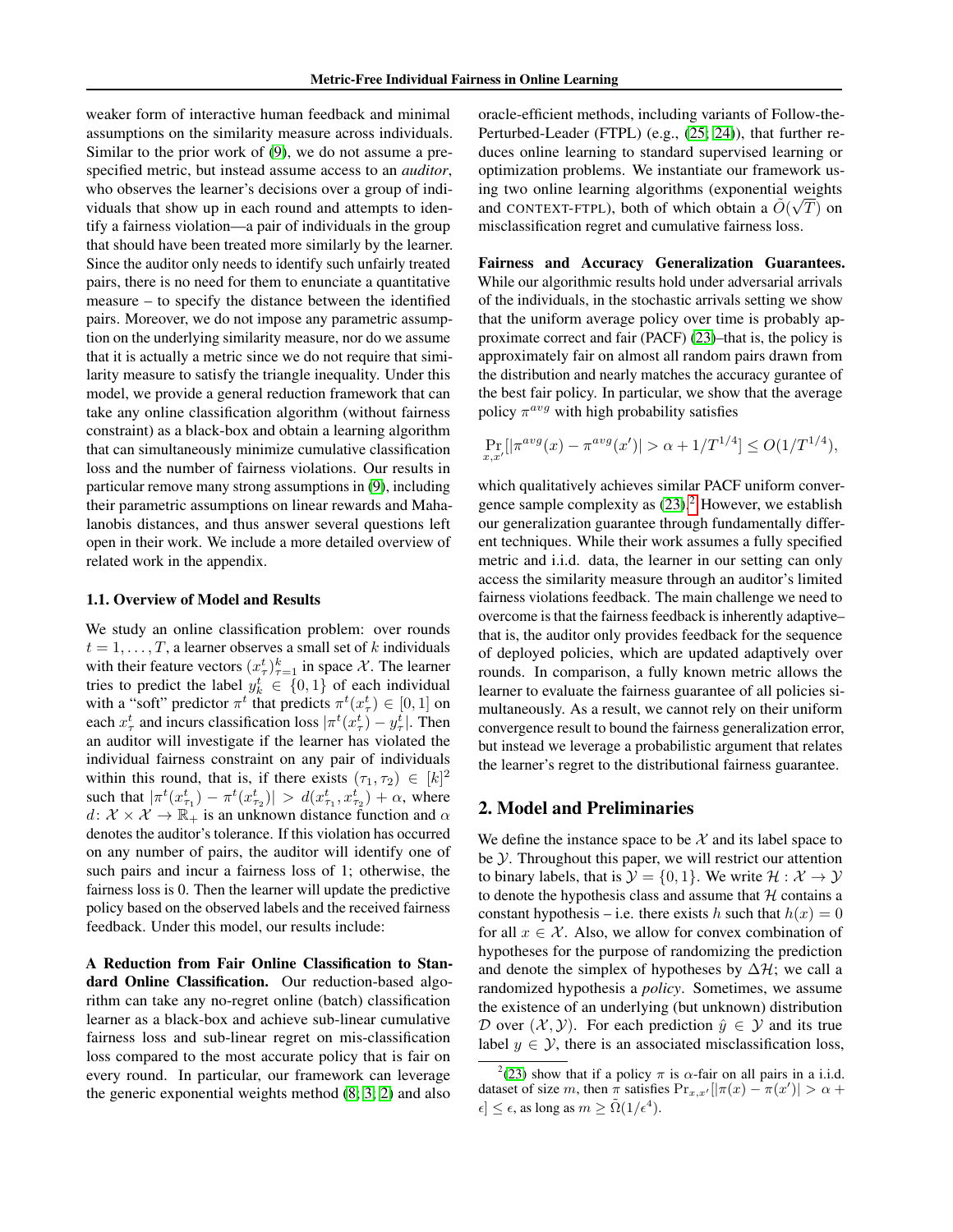$\ell(\hat{y}, y) = \mathbb{1}(\hat{y} \neq y)$ . For simplicity, we overload the notation and write

$$
\ell(\pi(x), y) = (1 - \pi(x)) \cdot y + \pi(x) \cdot (1 - y) = \mathop{\mathbb{E}}_{h \sim \pi} [\ell(h(x), y)].
$$

#### 2.1. Individual Fairness and Auditor

We want our deployed policy  $\pi$  to behave fairly in some manner, and we use the individual fairness definition from [\(7\)](#page-4-6) that asserts that "similar individuals should be treated similarly." We assume that there is some distance function  $d: \mathcal{X} \times \mathcal{X} \to \mathbb{R}_{+}$  over the instance space X which captures the distance between individuals in  $X$ , although d doesn't have to satisfy the triangle inequality. The only requirement on  $d$  is that it is always non-negative and symmetric  $d(x, x') = d(x', x).$ 

**Definition 2.1** (( $\alpha$ ,  $\beta$ )-fairness). *Assume*  $\alpha$ ,  $\beta > 0$ . *A policy*  $\pi \in \Delta \mathcal{H}$  *is said to be*  $\alpha$ -fair on pair  $(x, x')$ *, if* 

$$
|\pi(x) - \pi(x')| \le d(x, x') + \alpha.
$$

We say policy  $\pi$ 's  $\alpha$ -fairness violation on pair  $(x, x')$  is

$$
v_{\alpha}(\pi, (x, x')) = \max(0, |\pi(x) - \pi(x')| - d(x, x') - \alpha).
$$

*A policy is*  $\pi$  *is said to be*  $(\alpha, \beta)$ *-fair on distribution*  $\mathcal{D}$ *, if* 

$$
\Pr_{(x,x')\sim\mathcal{D}|_{\mathcal{X}}\times\mathcal{D}|_{\mathcal{X}}} [|\pi(x)-\pi(x')|>d(x,x')+\alpha]\leq\beta.
$$

*A policy*  $\pi$  *is said to be*  $\alpha$ -fair on set  $S \subseteq \mathcal{X}$ , *if for all*  $(x, x') \in S^2$ , *it is*  $\alpha$ *-fair.* 

Although individual fairness is intuitively sound, individual fairness notion requires the knowledge of the distance function d which is often hard to specify. Therefore, we rely on an auditor  $\mathcal J$  that can detect instances of  $\alpha$ -unfairness.

**Definition 2.2** (Auditor  $\mathcal{J}$ ). An auditor  $\mathcal{J}_{\alpha}$  which can have *its own internal state takes in a* reference set S ⊆ X *and a policy* π*. Then, it outputs* ρ *which is either* null *or a pair of indices from the provided reference set to denote that there is some positive* α*-fairness violation for that pair. For some*  $S = (x_1, \ldots, x_n)$ ,

$$
\mathcal{J}_{\alpha}(S,\pi) =
$$
\n
$$
\begin{cases}\n\rho = (\rho_1, \rho_2) & there's \alpha-fairness violation(\rho_1, \rho_2) \\
null & otherwise\n\end{cases}
$$

*If there exists multiple pairs with some* α*-violation, the auditor can choose one arbitrarily.*

Remark 2.3. *Our assumptions on the auditor are much more relaxed than those of [\(9\)](#page-4-0), which require that the auditor outputs whether the policy is* 0*-fair (i.e. with no slack) on all pairs* S 2 *exactly. Furthermore, the auditor in [\(9\)](#page-4-0) can only handle Mahalanobis distances. In our setting, because*

*of the internal state of the auditor, the auditor does not have to be a fixed function but rather can be adaptively changing in each round. Finally, we never rely on the fact the distance function* d *stays the same throughout rounds, meaning all our results extend to the case where the distance function governing the fairness constraints is changing every round.*

#### 2.2. Online Batch Classification

We now describe our online batch classification setting. In each round  $t = 1, \ldots, T$ , the learner deploys some model  $\pi^t \in \Delta \mathcal{H}$ . Upon seeing the deployed policy  $\pi^t$ , the environment chooses a batch of k individuals,  $(x_{\tau}^t, y_{\tau}^t)_{\tau=1}^k$  and possibly, a pair of individuals from that round on which  $\pi^t$ will be responsible for any  $\alpha$ -fairness violation. For simplicity, we write  $\bar{x}^t = (x_\tau^t)_{\tau=1}^k$  and  $\bar{y}^t = (y_\tau^t)_{\tau=1}^k$ . The strategy  $z_{\text{FAIR-BATCH}}^t \in \mathcal{Z}_{\text{FAIR-BATCH}}$  that the environment chooses can be described by

$$
z_{\text{FAIR-BATCH}}^t = (\bar{x}^t, \bar{y}^t) \times \rho^t,
$$

where  $\rho^t \in [k]^2 \cup \{null\}$ . Often, we will omit the subscript and simply write  $z^t$ . If  $\rho^t = (\rho_1^t, \rho_2^t)$ , then  $\pi^t$  will be responsible for the  $\alpha$ -fairness violation on the pair  $(x_{\rho_1^t}^t, x_{\rho_2^t}^t)$ . There are two types of losses that we are interested in: misclassification and fairness loss.

Definition 2.4 (Misclassification Loss). *The (batch) misclassification loss Err*[3](#page-2-0) *is*

$$
Err(\pi, z^t) = \sum_{\tau=1}^k \ell(\pi(x_\tau^t), y_\tau^t).
$$

**Definition 2.5** (Fairness Loss). *The*  $\alpha$ -fairness loss *Unfair*<sub> $\alpha$ </sub> *is*

$$
\begin{aligned} \textit{Unfair}_{\alpha}(\pi,z^t) \\ & = \begin{cases} \mathbbm{1}\left(\pi(x_{\rho_1^t}^t) - \pi(x_{\rho_2^t}^t) - d(x_{\rho_1^t}^t,x_{\rho_2^t}^t) - \alpha > 0\right) & \textit{if $\rho^t = (\rho_1^t, \rho_2^t)$} \\ 0 & \textit{otherwise} \end{cases} \end{aligned}
$$

We want the total misclassification and fairness loss over T rounds to be as small as any  $\pi^* \in Q$  for some competitor set Q, which we describe now. As said above, each round's reference set, a set of pairs for which the deployed policy will possibly be responsible in terms of  $\alpha$ -fairness, will be defined in terms of the instances that arrive within that round  $\bar{x}^t$ . The baseline  $Q_{\alpha}$  that we compete against will be all policies that are  $\alpha$ -fair on  $\bar{x}^t$  for all  $t \in [T]$ :

$$
Q_{\alpha} = \{ \pi \in \Delta \mathcal{H} : \pi \text{ is } \alpha \text{-fair on } \bar{x}^t \text{ for all } t \in [T] \}
$$

Note that because  $H$  contains a constant hypothesis which must be 0-fair on all instances,  $Q_{\alpha}$  cannot be empty. The

<span id="page-2-0"></span><sup>&</sup>lt;sup>3</sup>We will overload the notation for this loss; regardless of what  $\mathcal Z$  is, we'll assume  $\text{Err}(\pi, z^t)$  is well-defined as long as  $z^t$  includes  $(\bar{x}^t, \bar{y}^t).$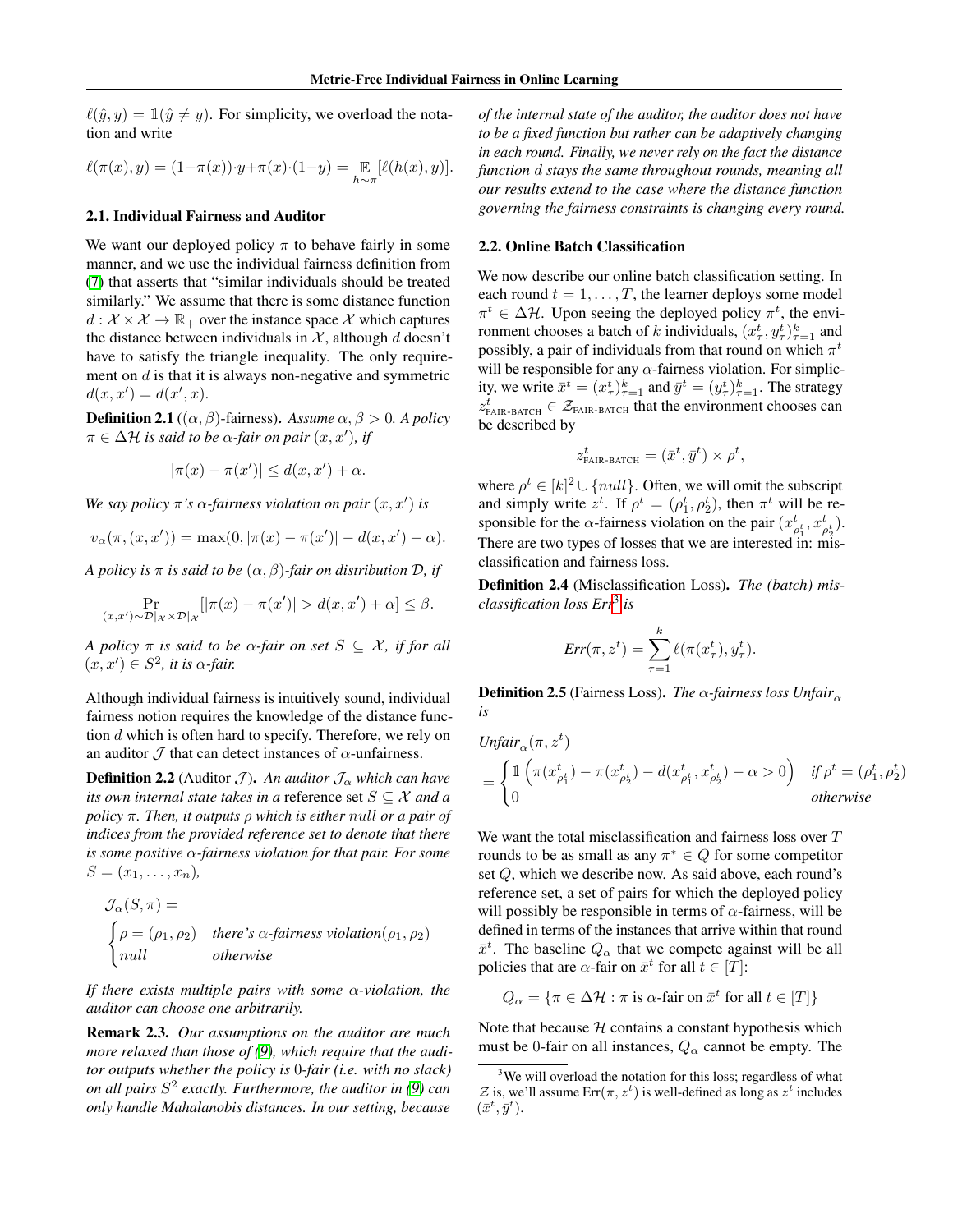| Algorithm 1 Online Fair Batch Classification FAIR-BATCH |  |
|---------------------------------------------------------|--|
| $t = 1, \ldots, T$ Learner deploys $\pi^t$              |  |
| Environment chooses $(\bar{x}^t, \bar{y}^t)$            |  |
| Environment chooses the pair $\rho^t$                   |  |
| $z^t = (\bar{x}^t, \bar{y}^t) \times \rho^t$            |  |
| Learner incurs misclassfication loss $Err(\pi^t, z^t)$  |  |
| Learner incurs fairness loss $Unfair(\pi^t, z^t)$       |  |

# Algorithm 2 Online Batch Classification BATCH

 $t = 1, \dots, T$  Learner deploys  $\pi^t$ Environment chooses  $z^t = (\bar{x}^t, \bar{y}^t)$ Learner incurs misclassification loss  $Err(\pi^t, z^t)$ 

<span id="page-3-0"></span>Figure 1. Comparison between Online Fair Batch Classification and Online Batch Classification: each is summarized by the interaction between the learner and the environment:  $(\Delta \mathcal{H} \times$  $\mathcal{Z}_{\text{FAIR-BATCH}}$ )<sup>T</sup> and  $(\Delta \mathcal{H} \times \mathcal{Z}_{\text{BATCH}})$ <sup>T</sup> where  $\mathcal{Z}_{\text{FAIR-BATCH}} = \mathcal{X}^k \times$  $\mathcal{Y}^k \times ([k]^2 \cup \{null\})$  and  $\mathcal{Z}_{\text{BATCH}} = \mathcal{X}^k \times \mathcal{Y}^k$ .

difference in total loss between our algorithm and a fixed  $\pi^*$  is called 'regret', which we formally define below.

**Definition 2.6** (Algorithm A). An algorithm  $\mathcal{A}$  : ( $\Delta \mathcal{H} \times$  $(\mathcal{Z})^* \to \Delta \mathcal{H}$  takes in its past history  $(\pi^{\tau}, z^{\tau})_{\tau=1}^{t-1}$  and de*ploys a policy*  $\pi^t \in \Delta \mathcal{H}$  *at every round*  $t \in [T]$ *.* 

**Definition 2.7** (Regret). *For some*  $Q \subseteq \Delta \mathcal{H}$ *, the regret of algorithm* A *with respect to some loss* L : ∆H × Z → R is denoted as  $\text{Regret}^{\tilde{L}}(\mathcal{A}, Q, T)$ , if for any  $(z_t)_{t=1}^T$ ,

$$
\sum_{t=1}^{T} L\left(\pi^{t}, z^{t}\right) - \inf_{\pi^{*} \in Q} \sum_{t=1}^{T} L\left(\pi^{*}, z^{t}\right) \leq \text{Regret}^{L}(\mathcal{A}, Q, T),
$$

where  $\pi^t = \mathcal{A}((\pi^j, z^j)_{j=1}^{t-1})$ *. When it is not clear from the context, we will use subscript to denote the setting – e.g.*  $\mathrm{Regret}_{\mathrm{FAIR-BATCH}}^{L}$ .

We wish to develop an algorithm such that both the misclassfication and fairness loss regret is sublinear, which is often called no-regret. Note that because  $\pi^* \in Q_\alpha$  is  $\alpha$ -fair on  $\bar{x}^t$ for all  $t \in [T]$ , we have  $\text{Unfair}_{\alpha}(\pi^*, z^t) = 0$  for all  $t \in [T]$ . Hence, achieving  $\text{Regret}_{\text{FAIR-BATCH}}^{Unfair_{\alpha}}(\mathcal{A}, Q, T) = o(T)$  is equivalent to ensuring that the total number of rounds with any  $\alpha$ -fairness violation is sublinear. Therefore, our goal is equivalent to developing an algorithm  $A$  so that for any  $(z^t)_{t=1}^T$ 

$$
\text{Regret}^{\text{Err}}_{\text{FAIR-BATCH}}(\mathcal{A}, Q, T) = o(T)
$$

$$
\sum_{t=1}^{T} \text{Unfair}_{\alpha}(\pi^{t}, z^{t}) = o(T).
$$

To achieve the result above, we will reduce our setting to a setting with no fairness constraint, which we call *online* *batch classification* problem. Similar to the online fair batch classification setting, in each round  $t$ , the learner  $\overline{\text{deplots}}$  a policy  $\pi^t$ , but the environment chooses only a batch of instances  $(x_\tau^t, y_\tau^t)_{\tau=1}^k$ . In online batch classification, we denote the strategy that the environment can take with  $\mathcal{Z}_{\text{BATCH}} = \mathcal{X}^k \times \mathcal{Y}^k$ . We compare the two settings in figure [1.](#page-3-0)

## 3. Results

In this section, we state the main results of our paper.

First, we show that one can reduce our problem of achieving no regret with respect to misclassification and fairness loss simultaneously to online batch classification problem.

**Theorem 3.1.** For any sequence of  $(z^t)_{t=1}^T \in \mathcal{Z}_{\text{FAIR-BATCH}}^T$ *and*  $Q \subseteq \Delta H$ *,* 

$$
\sum_{t=1}^T \mathcal{L}_{C,\alpha}(\pi^t, z^t) - \sum_{t=1}^T \mathcal{L}_{C,\alpha}(\pi^*, z^t) \le \text{Regret}_{\text{BATCH}}^{\text{Err}}(\mathcal{A}, Q, T),
$$

where  $\pi^t = A_{\text{BATCH}} \left( (\pi^j, \bar{x}'^j, \bar{y}'^j)_{j=1}^{t-1} \right)$ *. In other words,* 

$$
\textbf{Regret}^{C,\alpha,\mathcal{J}_{\alpha+\epsilon}}\left(\mathcal{A},Q_\alpha,T\right)\leq \textbf{Regret}^{Err}_{\texttt{BATCH}}(\mathcal{A},Q,T).
$$

Then, we show that by leveraging the Follow-the-Perturbed-Leader approach from [\(25\)](#page-5-4), there exists an oracle-efficient algorithm to achieve no regret for both misclassification and fairness loss simultaneously.

Theorem 3.2. *If the separator set* S *for* H *is of size* s*, then* CONTEXT-FTPL *achieves the following misclassification and fairness regret in the online fair batch classification setting.*

$$
\operatorname{Regret}_{\text{FAIR-BATCH}}^{\text{Err}}(\mathcal{A}, Q_{\alpha}, T) \le O\left(\left(\frac{sk}{\epsilon}\right)^{\frac{3}{4}} \sqrt{T \log(|\mathcal{H}|)}\right)
$$

$$
\sum_{t=1}^{T} \text{Unfair}_{\alpha + \epsilon}(\pi^{t}, z^{t}) \le O\left(\left(\frac{sk}{\epsilon}\right)^{\frac{3}{4}} \sqrt{T \log(|\mathcal{H}|)}\right)
$$

Finally, we further show that in the stochastic setting, that is  $\{\{(x_\tau^t, y_\tau^t)\}_{\tau=1}^k\}_{t=1}^T \sim_{i.i.d.} \mathcal{D}^{Tk}$ , we get generalization for both misclassification and fairness loss.

Theorem 3.3 (Accuracy Generalization). *With probabilty*  $1 - \delta$ , the misclassification loss of  $\pi^{avg}$  is upper bounded *by*

$$
\mathbb{E}_{(x,y)\sim\mathcal{D}}[\ell(\pi^{avg}(x), y)]
$$
\n
$$
\leq \inf_{\pi \in Q_{\alpha}} \mathbb{E}_{(x,y)\sim\mathcal{D}}[\ell(\pi(x), y)]
$$
\n
$$
+ \frac{1}{kT} \mathbf{Regret}^{C,\alpha, \mathcal{J}_{\alpha+\epsilon}}(\mathcal{A}, Q_{\alpha}, T) + \sqrt{\frac{8\ln(\frac{4}{\delta})}{T}}
$$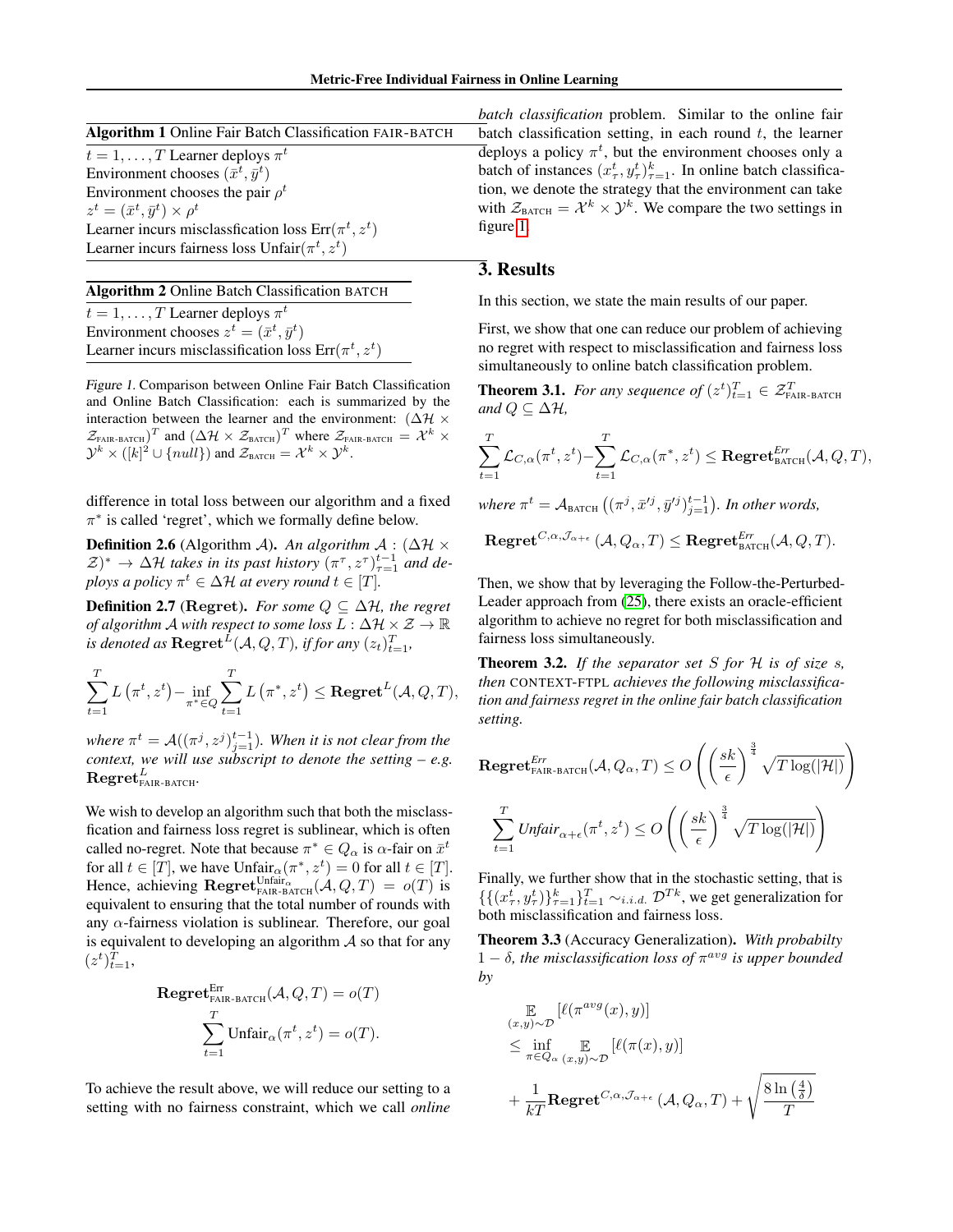.

Theorem 3.4 (Fairness Generalization). *Assume that for all* t,  $\pi^t$  is  $(\alpha, \beta^t)$ -fair  $(0 \leq \beta^t \leq 1)$ *. With probability*  $1 - \delta$ *, for any integer*  $q \leq T$ ,  $\pi^{avg}$  *is*  $(\alpha' + \frac{q}{T}, \beta^*)$ -*fair where* 

$$
\beta^* = \frac{1}{q} \left( \mathbf{Regret}^{C,\alpha,\mathcal{J}_{\alpha+\epsilon}} \left( \mathcal{A}, Q_\alpha, T \right) + \sqrt{2T \ln \left( \frac{2}{\delta} \right)} \right)
$$

### Acknowledgements

We thank Sampath Kannan, Akshay Krishnamurthy, Katrina Ligett, and Aaron Roth for helpful conversations at an early stage of this work. Part of this work was done while YB, CJ, and ZSW were visiting the Simons Institute for the Theory of Computing. YB is supported in part by Israel Science Foundation (ISF) grant #1044/16, the United States Air Force and DARPA under contracts FA8750-16-C-0022 and FA8750-19-2-0222, and the Federmann Cyber Security Center in conjunction with the Israel national cyber directorate. CJ is supported in part by NSF grant AF-1763307. ZSW is supported in part by the NSF FAI Award #1939606, an Amazon Research Award, a Google Faculty Research Award, a J.P. Morgan Faculty Award, a Facebook Research Award, and a Mozilla Research Grant. Any opinions, findings and conclusions or recommendations expressed in this material are those of the author(s) and do not necessarily reflect the views of the United States Air Force and DARPA.

## References

- <span id="page-4-5"></span>[1] Alekh Agarwal, Alina Beygelzimer, Miroslav Dudík, John Langford, and Hanna M. Wallach. A reductions approach to fair classification. In *Proceedings of the 35th International Conference on Machine Learning, ICML 2018, Stockholmsmässan, Stockholm, Sweden, July 10-15, 2018*, pages 60–69, 2018.
- <span id="page-4-11"></span>[2] Sanjeev Arora, Elad Hazan, and Satyen Kale. The multiplicative weights update method: a meta-algorithm and applications. *Theory of Computing*, 8(1):121–164, 2012.
- <span id="page-4-10"></span>[3] Nicolò Cesa-Bianchi, Yoav Freund, David Haussler, David P. Helmbold, Robert E. Schapire, and Manfred K. Warmuth. How to use expert advice. *J. ACM*, 44(3):427–485, May 1997.
- <span id="page-4-4"></span>[4] Alexandra Chouldechova. Fair prediction with disparate impact: A study of bias in recidivism prediction instruments. *Big Data*, Special Issue on Social and Technical Trade-Offs, 2017.
- <span id="page-4-1"></span>[5] Alexandra Chouldechova and Aaron Roth. The frontiers of fairness in machine learning. *CoRR*, abs/1810.08810, 2018.
- <span id="page-4-2"></span>[6] Sam Corbett-Davies and Sharad Goel. The measure and mismeasure of fairness: A critical review of fair machine learning. arXiv, 2018.
- <span id="page-4-6"></span>[7] Cynthia Dwork, Moritz Hardt, Toniann Pitassi, Omer Reingold, and Richard S. Zemel. Fairness through awareness. In *Innovations in Theoretical Computer Science 2012, Cambridge, MA, USA, January 8-10, 2012*, pages 214–226, 2012.
- <span id="page-4-9"></span>[8] Yoav Freund and Robert E. Schapire. A decisiontheoretic generalization of on-line learning and an application to boosting. *J. Comput. Syst. Sci.*, 55(1):119– 139, 1997.
- <span id="page-4-0"></span>[9] Stephen Gillen, Christopher Jung, Michael J. Kearns, and Aaron Roth. Online learning with an unknown fairness metric. In *Advances in Neural Information Processing Systems 31: Annual Conference on Neural Information Processing Systems 2018, NeurIPS 2018, 3-8 December 2018, Montréal, Canada.*, pages 2605– 2614, 2018.
- [10] Swati Gupta and Vijay Kamble. Individual fairness in hindsight. In *Proceedings of the 2019 ACM Conference on Economics and Computation, EC 2019, Phoenix, AZ, USA, June 24-28, 2019*, pages 805–806, 2019.
- <span id="page-4-3"></span>[11] Moritz Hardt, Eric Price, and Nathan Srebro. Equality of opportunity in supervised learning. In *Neural Information Processing Systems (NIPS)*, 2016.
- <span id="page-4-7"></span>[12] Úrsula Hébert-Johnson, Michael P. Kim, Omer Reingold, and Guy N. Rothblum. Multicalibration: Calibration for the (computationally-identifiable) masses. In *Proceedings of the 35th International Conference on Machine Learning, ICML 2018, Stockholmsmässan, Stockholm, Sweden, July 10-15, 2018*, pages 1944– 1953, 2018.
- <span id="page-4-8"></span>[13] Christina Ilvento. Metric learning for individual fairness. *CoRR*, abs/1906.00250, 2019.
- [14] Shahin Jabbari, Matthew Joseph, Michael J. Kearns, Jamie Morgenstern, and Aaron Roth. Fairness in reinforcement learning. In *Proceedings of the 34th International Conference on Machine Learning, ICML 2017, Sydney, NSW, Australia, 6-11 August 2017*, pages 1617–1626, 2017.
- [15] Matthew Joseph, Michael J. Kearns, Jamie Morgenstern, Seth Neel, and Aaron Roth. Meritocratic fairness for infinite and contextual bandits. In *Proceedings of the 2018 AAAI/ACM Conference on AI, Ethics, and Society, AIES 2018, New Orleans, LA, USA, February 02-03, 2018*, pages 158–163, 2018.